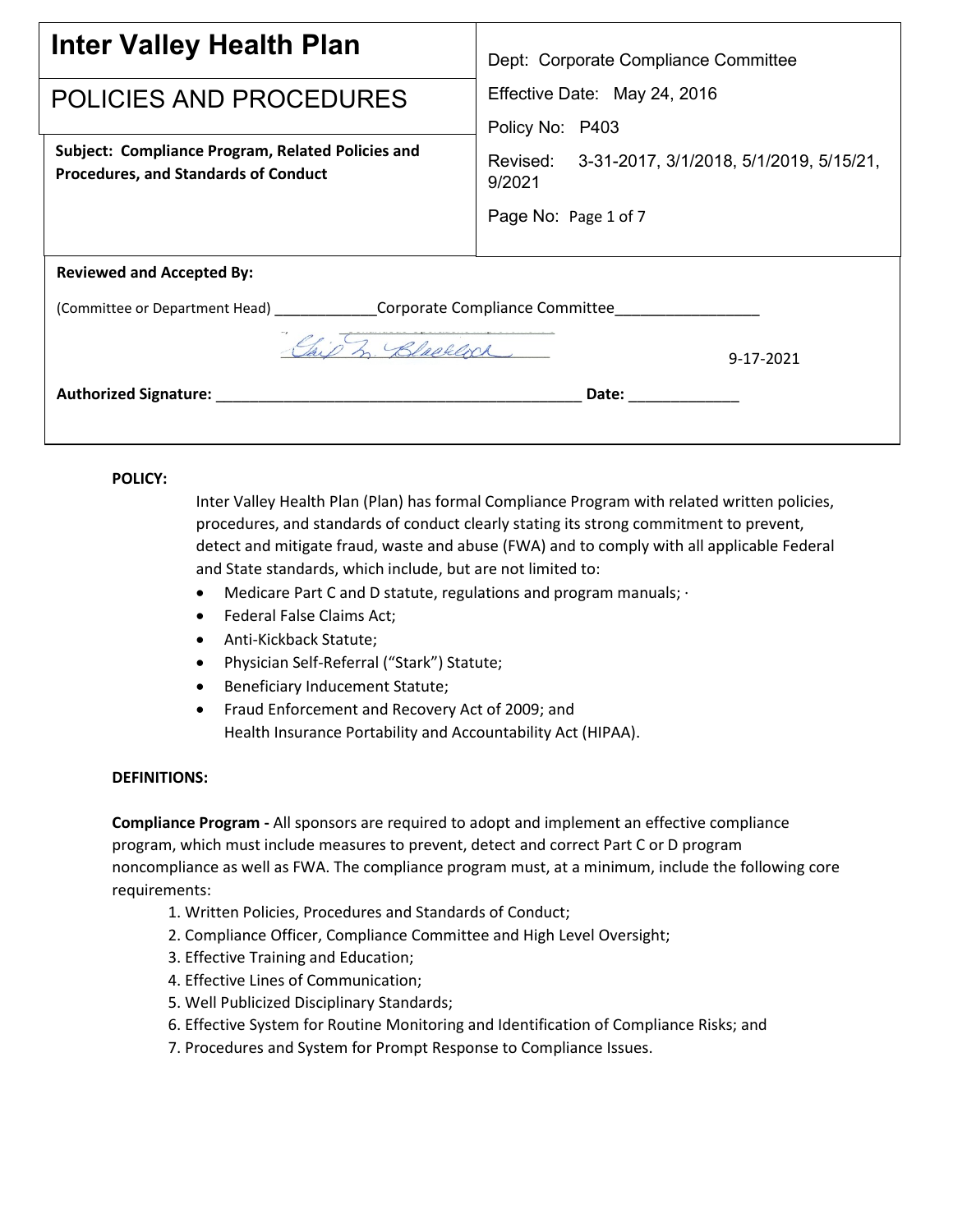| <b>Inter Valley Health Plan</b>                                                                  | Dept: Corporate Compliance Committee                                                                                                                                                                                           |
|--------------------------------------------------------------------------------------------------|--------------------------------------------------------------------------------------------------------------------------------------------------------------------------------------------------------------------------------|
| POLICIES AND PROCEDURES                                                                          | Effective Date: May 24, 2016                                                                                                                                                                                                   |
|                                                                                                  | Policy No: P403                                                                                                                                                                                                                |
| Subject: Compliance Program, Related Policies and<br><b>Procedures, and Standards of Conduct</b> | Revised: 3-31-2017, 3/1/2018, 5/1/2019, 5/15/21,<br>9/2021                                                                                                                                                                     |
|                                                                                                  | Page No: Page 2 of 7                                                                                                                                                                                                           |
|                                                                                                  |                                                                                                                                                                                                                                |
| <b>Reviewed and Accepted By:</b>                                                                 |                                                                                                                                                                                                                                |
| (Committee or Department Head) Corporate Compliance Committee                                    |                                                                                                                                                                                                                                |
| 3. Blacklock<br>9-17-2021                                                                        |                                                                                                                                                                                                                                |
| <b>Authorized Signature:</b> Authorized Signature:                                               | Date: the contract of the contract of the contract of the contract of the contract of the contract of the contract of the contract of the contract of the contract of the contract of the contract of the contract of the cont |
|                                                                                                  |                                                                                                                                                                                                                                |

In order to be effective, a Plan's compliance program must be fully implemented, and should be tailored to the unique needs of organization, operations and circumstances.

A compliance program will not be effective unless the Plan devotes adequate resources to the program. Adequate resources include those that are sufficient to do the following:

- 1. Promote and enforce its Standards of Conduct
- 2. Promote and enforce its compliance program;
- 3. Effectively train and educate its governing body members and employees
- 4. Effectively establish lines of communication within itself and between itself and its FDRs;
- 5. Oversee FDR compliance with Medicare Part C and D requirements;
- 6. Establish and implement an effective system for routine auditing and monitoring; and
- 7. Identify and promptly respond to risks and findings.

An effective compliance program cannot be achieved unless the CEO (or senior-most leader) and other senior management, as appropriate, are engaged in the compliance program. The CEO and senior management must recognize the importance of the compliance program in the sponsor's success.

The CEO and senior management should ensure that the compliance officer is integrated into the organization and is given the credibility, authority and resources necessary to operate a robust and effective compliance program. The CEO must receive periodic reports from the compliance officer of risk areas facing the organization, the strategies being implemented to address them and the results of those strategies. The CEO must also be advised of all governmental compliance enforcement activity, from Notices of Non-compliance to formal enforcement actions.

**First Tier/Downstream/Related Entity** (FDR) is any party that enters into a written arrangement, acceptable to CMS, with persons or entities involved with the MA benefit or Part D benefit, below the level of the arrangement between an MAO or applicant or a Part D plan sponsor or applicant and a first tier entity. These written arrangements continue down to the level of the ultimate provider of both health and administrative services. (See, 42 C.F.R. §, 423.501).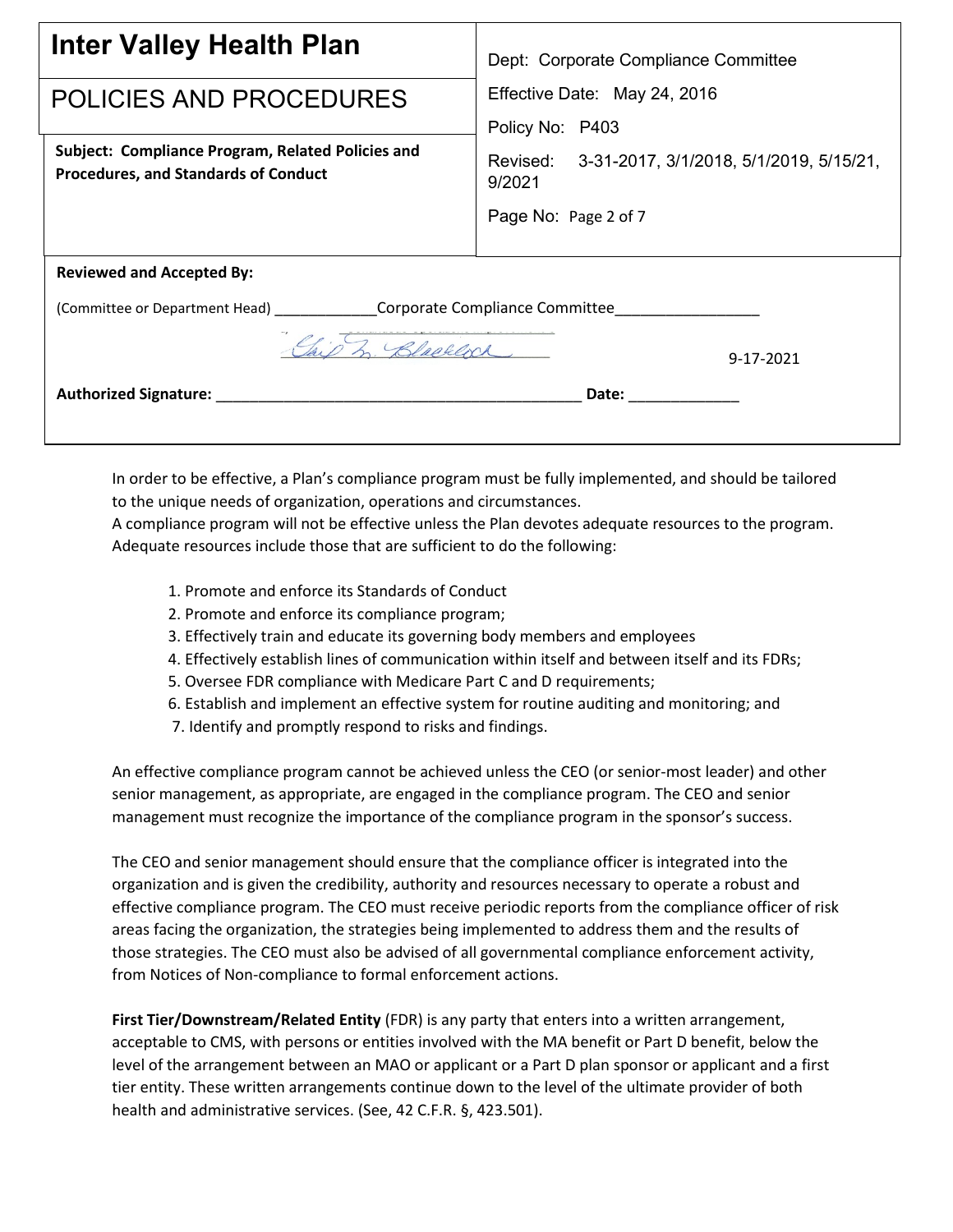| Inter Valley Health Plan                                                                         | Dept: Corporate Compliance Committee                       |
|--------------------------------------------------------------------------------------------------|------------------------------------------------------------|
| POLICIES AND PROCEDURES                                                                          | Effective Date: May 24, 2016                               |
|                                                                                                  | Policy No: P403                                            |
| Subject: Compliance Program, Related Policies and<br><b>Procedures, and Standards of Conduct</b> | Revised: 3-31-2017, 3/1/2018, 5/1/2019, 5/15/21,<br>9/2021 |
|                                                                                                  | Page No: Page 3 of 7                                       |
|                                                                                                  |                                                            |
| <b>Reviewed and Accepted By:</b>                                                                 |                                                            |
| (Committee or Department Head) Corporate Compliance Committee                                    |                                                            |
| 3. Blacklock,<br>9-17-2021                                                                       |                                                            |
| Authorized Signature: National Authorized Signature:                                             |                                                            |
|                                                                                                  |                                                            |

**Fraud** is knowingly and willfully executing, or attempting to execute, a scheme or artifice to defraud any health care benefit program or to obtain (by means of false or fraudulent pretenses, representations, or promises) any of the money or property owned by, or under the custody or control of, any health care benefit program. 18 U.S.C. § 1347.

**FWA** means fraud, waste and abuse.

**Governing Body** means that group of individuals at the highest level of governance of the sponsor, such as the Board of Directors or the Board of Trustees, who formulate policy and direct and control the sponsor in the best interest of the organization and its enrollees. As used in this chapter, governing body does not include C-level management such as the Chief Executive Officer, Chief Operations Officer, Chief Financial Officer, etc., unless persons in those management positions also serve as directors or trustees or otherwise at the highest level of governance of the sponsor.

**Monitoring Activities** are regular reviews performed as part of normal operations to confirm ongoing compliance and to ensure that corrective actions are undertaken and effective.

**Standards of Conduct** - also known in some organizations as the "Code of Conduct" or by other similar names, state the overarching principles and values by which the company operates, and define the underlying framework for the compliance policies and procedures. Standards of Conduct should describe the sponsor's expectations that all employees conduct themselves in an ethical manner; that issues of noncompliance and potential FWA are reported through appropriate mechanisms; and that reported issues will be addressed and corrected. Standards of Conduct communicate to employees and FDRs that compliance is everyone's responsibility from the top to the bottom of the organization. For that reason, and because Standards of Conduct are the most fundamental statement of the sponsor's governing principles, Standards of Conduct should be approved by the sponsor's full governing body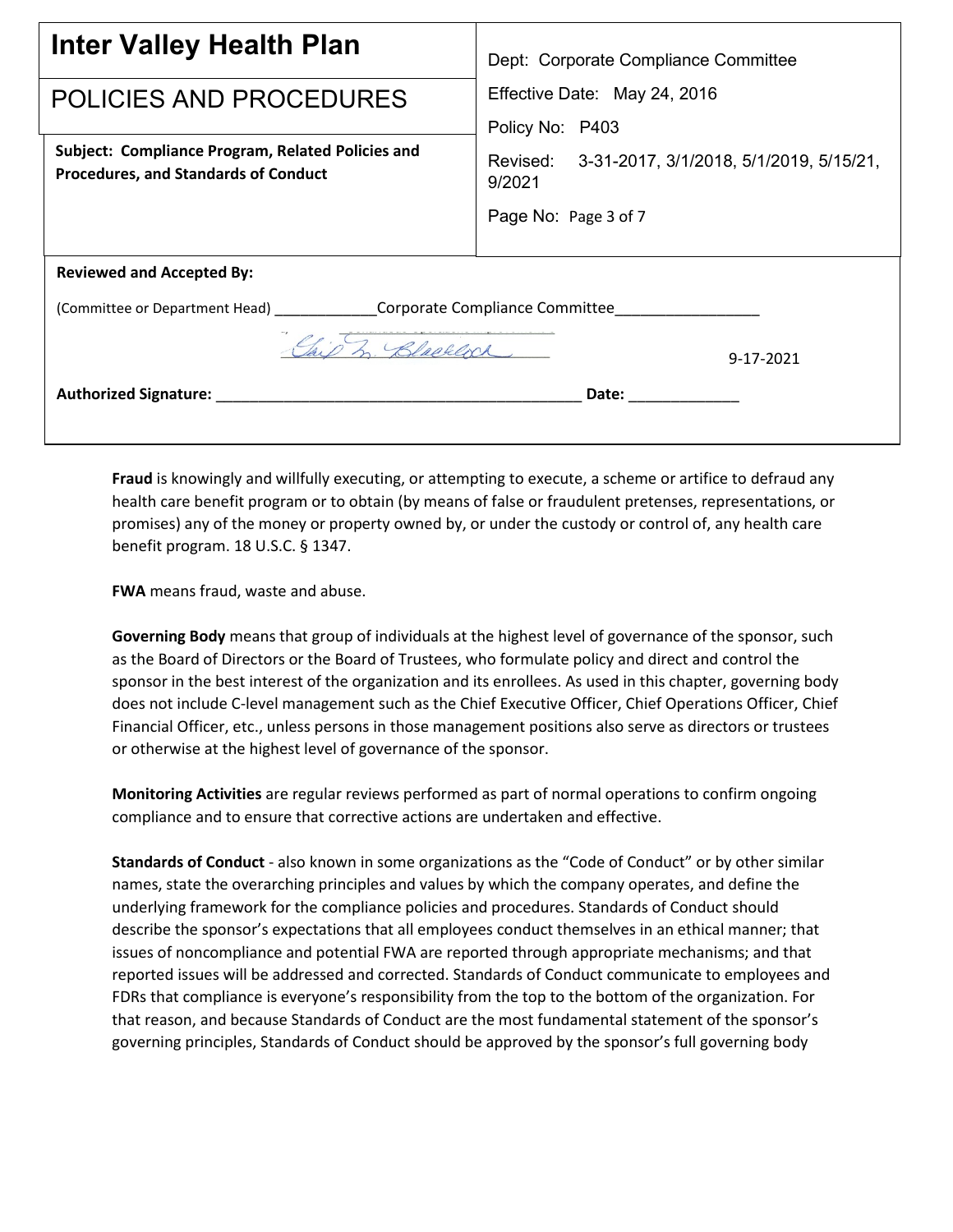| <b>Inter Valley Health Plan</b>                                                                  | Dept: Corporate Compliance Committee                       |
|--------------------------------------------------------------------------------------------------|------------------------------------------------------------|
| POLICIES AND PROCEDURES                                                                          | Effective Date: May 24, 2016                               |
|                                                                                                  | Policy No: P403                                            |
| Subject: Compliance Program, Related Policies and<br><b>Procedures, and Standards of Conduct</b> | Revised: 3-31-2017, 3/1/2018, 5/1/2019, 5/15/21,<br>9/2021 |
|                                                                                                  | Page No: Page 4 of 7                                       |
|                                                                                                  |                                                            |
| <b>Reviewed and Accepted By:</b>                                                                 |                                                            |
| (Committee or Department Head) <b>Corporate Compliance Committee</b>                             |                                                            |
| 3. Blacklock<br>9-17-2021                                                                        |                                                            |
|                                                                                                  | Date: ____________                                         |
|                                                                                                  |                                                            |

**Written Policies & Procedures** - Compliance policies and/or procedures are detailed and specific and describe the operation of the compliance program. Compliance policies may address issues such as sponsors' compliance reporting structure, compliance and FWA training requirements, the operation of the hotline or other reporting mechanisms, and how suspected, detected or reported compliance and potential FWA issues are investigated and addressed and remediated. Sponsors should update the policies and procedures to incorporate changes in applicable laws, regulations, and other program requirements.

#### **I. Procedure:**

# **Corporate Compliance Program and related written policies and procedures:** 1. 1.Articulate Inter Valley Health Plan's commitment to comply with all applicable Federal

and State statutory and regulatory requirements; 2. Describe compliance expectations as embodied in the Standards of Conduct and

Ethics;

3. Implement operations of the compliance program, including Prevention, Detection, and mitigation of fraud, waste, and abuse annual risk assessment; work plan; and auditing plan; and description of ongoing monitoring efforts to support compliance program

4. Describe ramifications and/or penalties for failing to comply with standards of conduct, policies, and procedures, report instances of suspected non-compliance in good faith, and the failure to act in an ethical manner.

5. Ensure continued operation and maintenance of the compliance program 6. Provide guidance to associates and others on dealing with and reporting in good faith without fear of retaliation potential compliance issues, including fraud, waste and abuse and avoidance of conflicts of interests;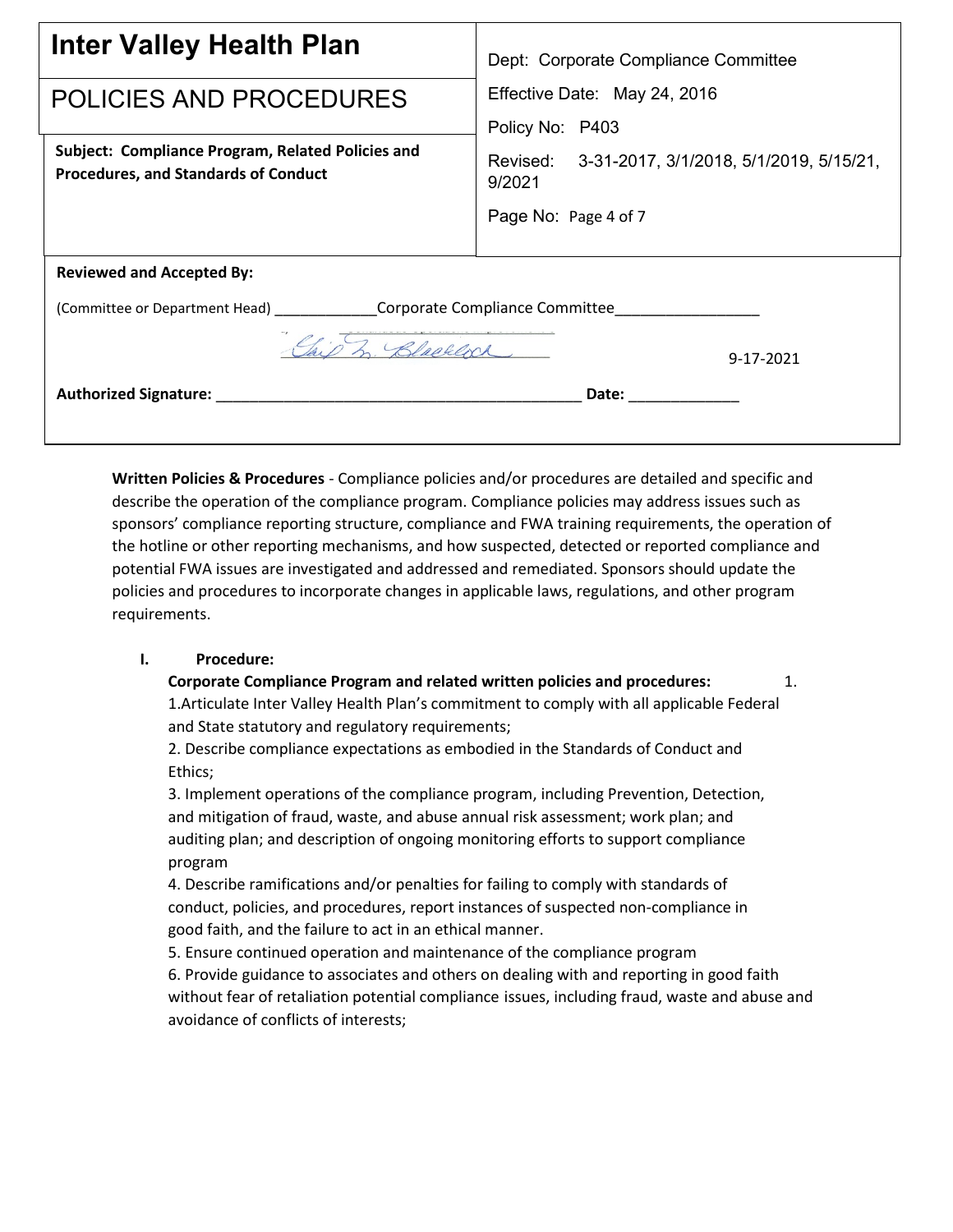| <b>Inter Valley Health Plan</b>                                                                   | Dept: Corporate Compliance Committee                       |  |
|---------------------------------------------------------------------------------------------------|------------------------------------------------------------|--|
| POLICIES AND PROCEDURES                                                                           | Effective Date: May 24, 2016                               |  |
|                                                                                                   | Policy No: P403                                            |  |
| Subject: Compliance Program, Related Policies and<br><b>Procedures, and Standards of Conduct</b>  | Revised: 3-31-2017, 3/1/2018, 5/1/2019, 5/15/21,<br>9/2021 |  |
|                                                                                                   | Page No: Page 5 of 7                                       |  |
| <b>Reviewed and Accepted By:</b><br>(Committee or Department Head) Corporate Compliance Committee |                                                            |  |
| Said In Blacklock,<br>9-17-2021                                                                   |                                                            |  |
| Authorized Signature: National Authorized Signature:                                              | Date: ________________                                     |  |
|                                                                                                   |                                                            |  |
| 7. Deceribo obligations of amployees management, governing board mambers                          |                                                            |  |

7. Describe obligations of employees, management, governing board members and first tier, downstream and related entities (FDRs) to report violations of law and policy to Inter Valley Health Plan, Hotline, the Centers for Medicare & Medicaid Services (CMS), CMS' designate, the Department of Health Care Services (DHCS), law enforcement, and/or other regulatory agencies as appropriate and the process to communicate compliance issues as described in policy "P202 Reporting Potential Issues of FWA and Potential Non-Compliance";

8. Describe how potential compliance issues, including fraud, waste, and abuse are promptly investigated and resolved timely by the Plan;

9. Specify the disciplinary actions that can be imposed for violations of law and ethics, Compliance Program noncompliance and fraud, waste and abuse; and

10. Includes a policy of non-retaliation for good faith participation in the compliance program, including but not limited to reporting potential compliance and fraud, waste, and abuse issues, investigating issues, conducting self-evaluations, audits and remedial actions, and reporting to appropriate officials.

11. Each functional area of the health plan and FDRs are required to have policies and procedures in place that specify the duties that employees must perform in their day-today work in order to ensure that applicable regulations and laws are followed and to avoid fraud, waste and abuse.

12. Operational and functional area functional area policies and procedures are reviewed annually and updated to reflect changes to requirements, as applicable. Necessary revisions are made promptly if there is a change in the law or circumstance which materially affects policies and/or procedures. The Executive Owner is responsible for ensuring the policy is compliant with federal and state laws, regulations, accreditation standards, and other Plan policies. The Operational and functional area must be a Manager, Director, or VP or above and has final approval authority for a policy.

13. The Compliance Department maintains policies and procedures that support the Compliance Program and the seven elements of an effective compliance program. The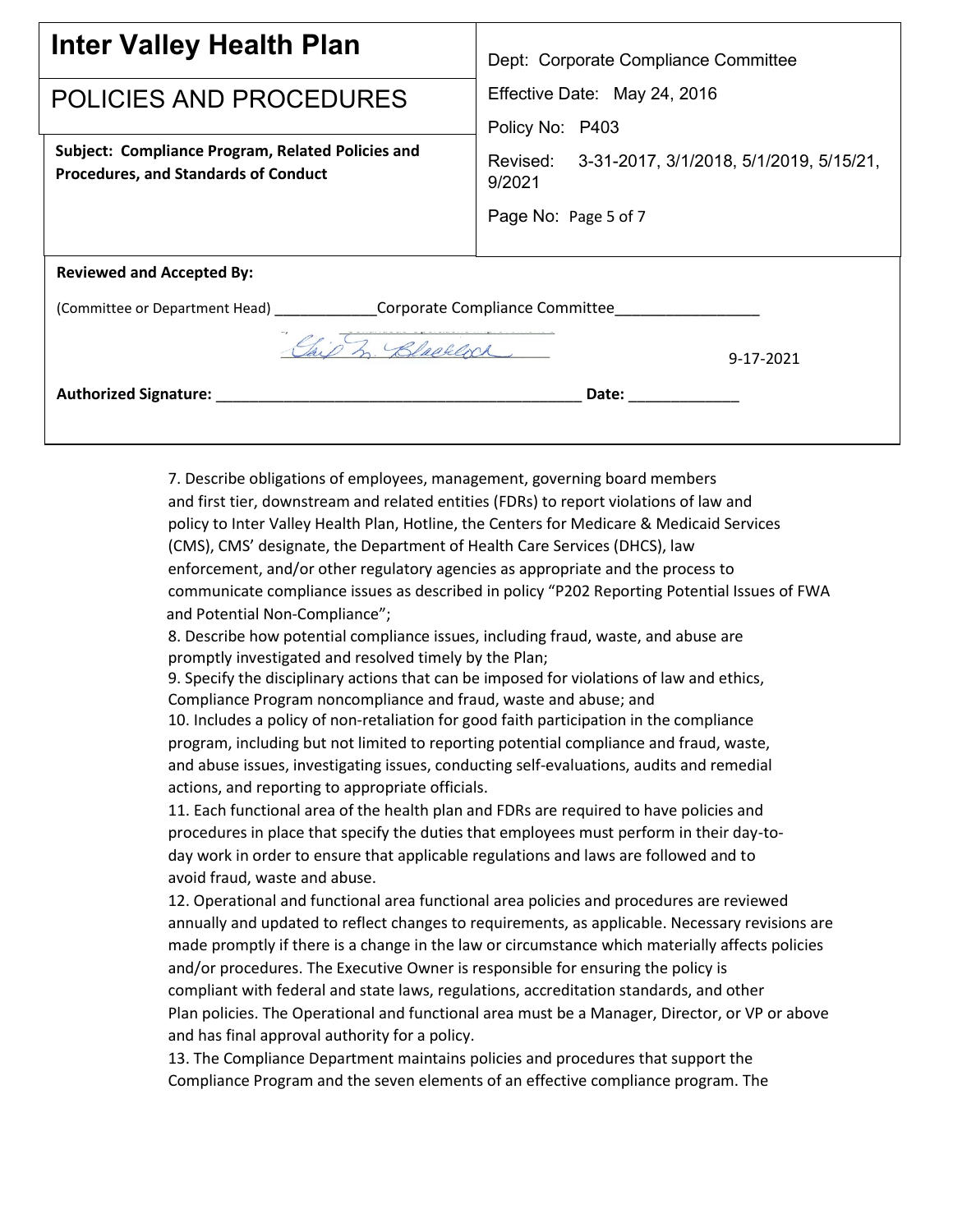| <b>Inter Valley Health Plan</b>                                                                  | Dept: Corporate Compliance Committee                       |
|--------------------------------------------------------------------------------------------------|------------------------------------------------------------|
| POLICIES AND PROCEDURES                                                                          | Effective Date: May 24, 2016                               |
|                                                                                                  | Policy No: P403                                            |
| Subject: Compliance Program, Related Policies and<br><b>Procedures, and Standards of Conduct</b> | Revised: 3-31-2017, 3/1/2018, 5/1/2019, 5/15/21,<br>9/2021 |
|                                                                                                  | Page No: Page 6 of 7                                       |
|                                                                                                  |                                                            |
| <b>Reviewed and Accepted By:</b>                                                                 |                                                            |
| (Committee or Department Head) Corporate Compliance Committee                                    |                                                            |
| 3 Blacklock<br>9-17-2021                                                                         |                                                            |
| Authorized Signature: National Authorized Signature:                                             | Date: ______________                                       |
|                                                                                                  |                                                            |

Compliance Officer works with the Corporate Compliance Committee to review these policies and procedures on an annual basis for possible revisions that may result from a change in company policy or changes in applicable laws or regulations.

- The Corporate Compliance Committee reviews and approves substantive changes to the policies and procedures that support the Compliance Plan prior to such changes becoming effective.
- Policy recommendations from the Corporate Compliance Committee are then provided to the Board Compliance Committee annually.
- The Compliance Officer works with the Corporate Compliance Committee to update to the Compliance Program.
- Policies are stored on the Plan's Intranet, Provider Portal, in Compliance Department and in respective functional areas, and are available to all associates.
- 14. Compliance Program, Standard of Conduct; and related policies and procedures are distributed annually and upon update to employees, governing board, and FDRs.
- 15. Compliance Program Standards of Conduct related policies are available on the plan Provider Portal for FDR access and review.

## **Standards of Conduct:**

1. All associates, Directors, and FDRs are required to familiarize themselves with the laws, regulations, and guidelines applicable to their jobs and to put forth their best efforts to follow the laws, rules, and regulations.

2. The Standards of Conduct and Ethics establishes the standards of conduct that employees, governing board members and FDRs to follow.

3. Those who violate the standards in the Standards of Conduct and Ethics are subject to disciplinary action up to and including termination of employment or contract.

4. The Plan reviews the Standards of Conduct and Ethics on an annual basis for possible revisions that may result from a change in Company policy or changes in applicable laws or regulations.

5. In support of creating a company culture of compliance, the Standards of Conduct and Ethics